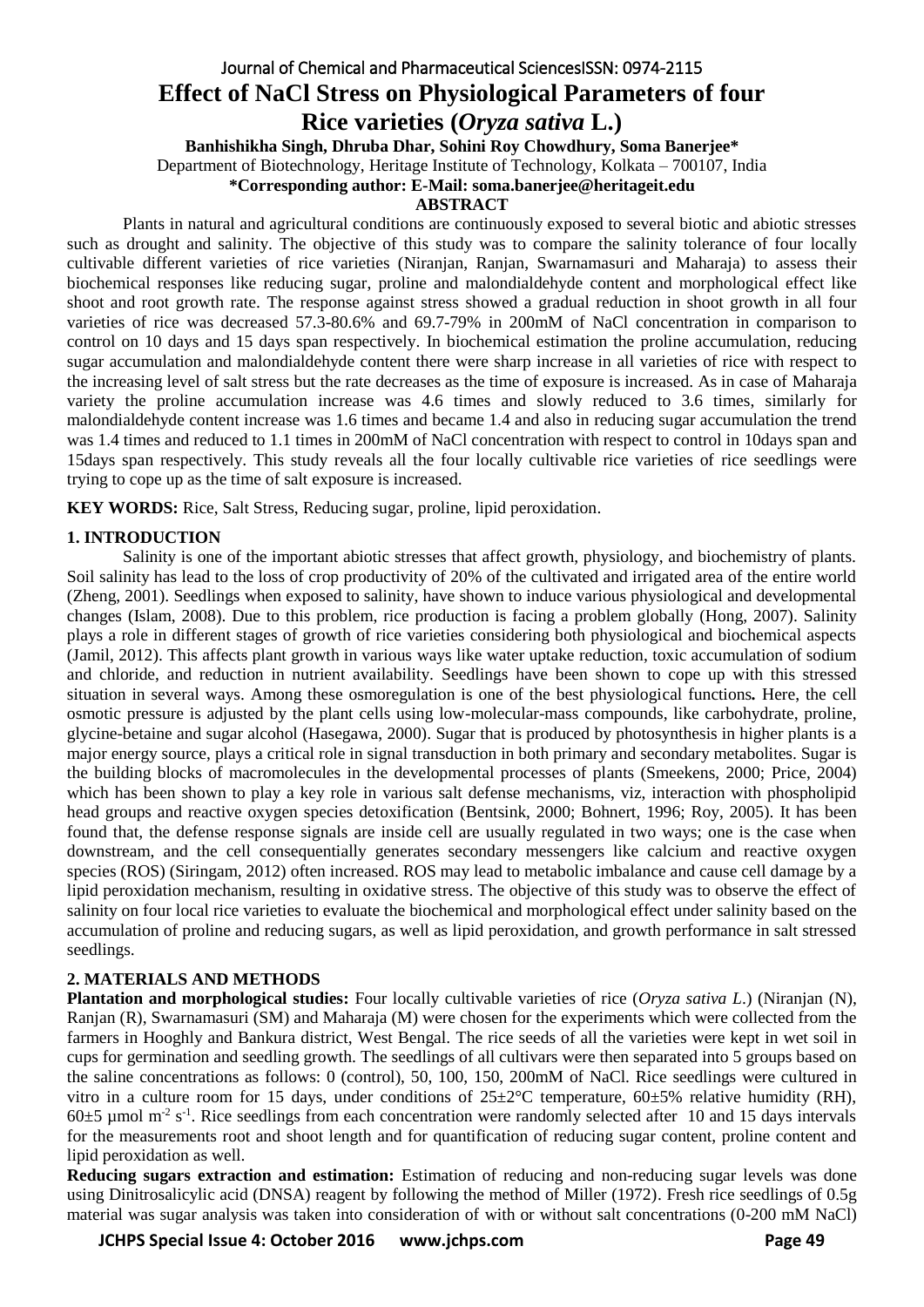were homogenized in hot 80% ethanol. The extract was centrifuged at 5000 g for 15 min at room temperature and the supernatant was evaporated by keeping in water bath at 80°C; sugars were dissolved by adding 10 ml distilled water. Reducing sugars were estimated by using DNSA reagent colorimetrically at 530 nm wavelength and calculated from graph plotted using glucose as a standard.

**Estimation of proline:** Proline content was analyzed by the modified procedure of Bates (1973). For the experiment 0.5 gm of fresh of rice seedlings were homogenized in 3% Sulphosalicyclic acid. Homogenate was filtered. 10ml of filtered homogenized extract was reacted with 1ml of freshly prepared acid ninhydrin solution along with 1ml of glacial acetic acid then it was was heated at 100°C for 45 min in a water bath. The reaction of the mixture was then stopped by using an ice bath. The mixtures were then extracted with toluene and measured using an UV-visible spectrophotometer. The proline concentration was determined using standard curve and expressed as µmole proline per g fresh weight of tissue.

**Estimation of malondialdehyde:** The level of lipid peroxidation in the tissues was determined as 2-thiobarbituric acid (TBA) (a reactive metabolites chiefly to work with malondialdehyde (MDA) accumulation) as described by Heath and Packer (1968). This protocol is slightly modified from the original one where 1gm of rice seedlings were homogenized in 20 ml TBA (0.25%) made in 10% Tri-chloroacetic acid (TCA). Extract was heated at 95ºC for 30 min and then quickly cooled in ice. After centrifugation at 10,000g for 10 min, the absorbance of the supernatant was measured at 532 nm. The level of lipid peroxidation is expressed as  $\mu$ g MDA g-1 F.W.

**Statistical Analysis:** The experimental design was completely randomized with five replicates per treatment. Statistical analysis was performed using one-way ANOVA and the difference between the mean values was compared using Duncan's Multiple Range Test (DMRT) at the p<0.05 level.

# **3. RESULTS**

**Morphological result:** Salt stress had reducing effect on shoot and root growth of rice seedlings. In all the varieties of rice seedlings the root and shoot length decreased rapidly initially but as the time span increased the rate of decrease was reduced. This trend was observed in all the varieties as the concentration varied viz. root growth decreased 9.8- 46.4% in 50 mM and 60-95.2% in 200mM of NaCl on 10 days span whereas, it was 7.9- 16.9% in 50mM and 65.2-70.2% in 200mM of NaCl concentration in comparison to control on 15 days span; similarly the shoot growth decreased 21.9-34.3% in 50 mM and 57.3-80.6% in 200mM of NaCl on 10 days span whereas, it was 14.7-20.1% in 50mM and 69.7-79% in 200mM of NaCl concentration in comparison to control on 15 days span in the four rice varieties. The changes in both the shoot and root length in all the varieties were statistically significant at 5% level of significance (Fig.1A, 1B).





# **Figure.1. Effect of increased NaCl concentration on shoot length (A), root length (B) [10days and 15days seedlings of Ranjan (R), Swarnamasuri (S), Maharaja (M), Niranjan (N)]**

(Values are mean ±SE of five measurements per data point)

**Reducing sugar accumulation:** The reducing sugar accumulation increased in the four varieties of rice seedlings; In 200mM NaCl the increase rate was 3.5-10.4 times more than 50mM NaCl with respect to control in 10 days and it was 3.2-9.3 times in 15 days span respectively The changes in all the varieties were statistically significant at 5% level of significance except for the Niranjan variety (Fig.2A, 2B)*.*



**Figure.2. Effect of increased NaCl concentration on reducing sugar accumulation in seedlings of [A]10days, [B] 15days [Ranjan (R), Swarnamasuri (S), Maharaja (M), Niranjan (N)]**  (Values are mean ±SE of five measurements per data point)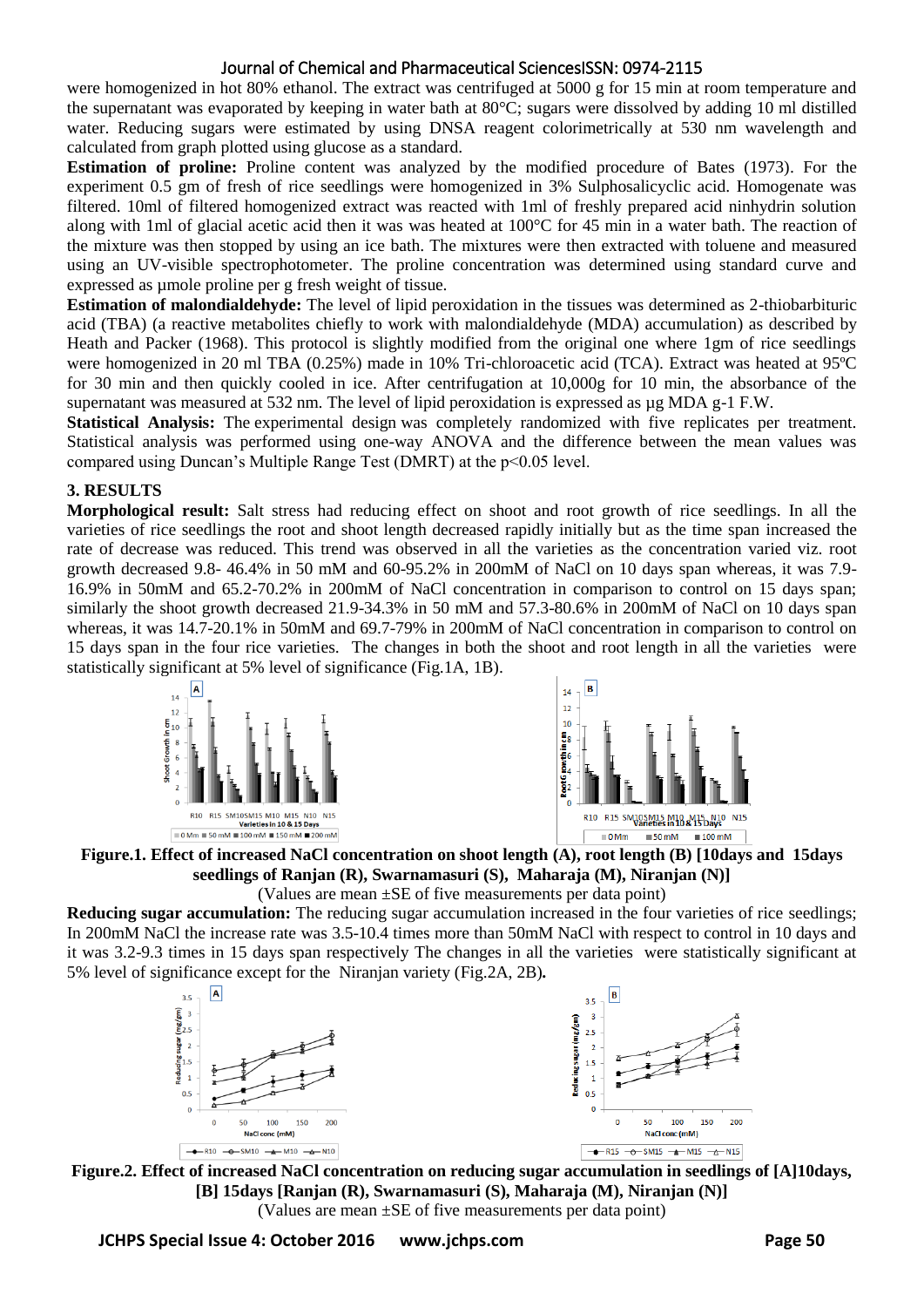**Proline accumulation:** There was a significant positive correlation between proline accumulation and salt concentration. The proline accumulation increased in all the four varieties of rice seedlings at the highest concentration i.e. 200mM NaCl concentration of exposure. Proline accumulation was 3.1-12.7 times more in 200mM NaCl than with 50mM NaCl with respect to the control in 10 days; and it was 4.5-7.6 times in 15 days span, respectively. The changes in proline content in all the varieties were statistically significant at 5% level of significance (Fig.3A, 3B).



**Figure.3. Effect of increased NaCl concentration on Proline accumulation in seedlings of [A] 10days, [B] 15days [Ranjan (R), Swarnamasuri (S), Maharaja (M), Niranjan (N)]** 

(Values are mean ±SE of five measurements per data point)

**Result of Lipid Peroxidation (MDA):** In case of lipid peroxidation*,* there is an increased concentration of MDA in all the four varieties of rice seedlings from 50mM to 200mM during both 10 days and 15 days time-span *i.e.,* in 200mM NaCl, Lipid peroxidation was increased 2.1-6.5 times more than with 50mM NaCl with respect to the control in 10 days; and it was 2.9-5.8 times more in 200mM than with 50mM in 15 days span respectively*.* The changes in Niranjan and Ranjan varieties were not statistically significant at 5% level of significance (Fig.4A, 4B).



**Figure.4. Effect of increased NaCl concentration on Lipid Peroxidation (malondialdehyde content) in seedlings of [A] 10days, [B] 15days [Ranjan (R), Swarnamasuri (S), Maharaja (M), Niranjan (N)]**  (Values are mean ±SE of five measurements per data point)

#### **DISCUSSION**

It has been observed that the deleterious effects of salinity stress on plants causes osmotic stress. This, in turn, is due to water deficit and the effects of excess sodium ions on critical physiological parameters and biochemical processes. Rice cultivars chosen for this study represented the salt tolerance capacity to compare different patterns of physiological and biochemical responses. It was found from the above study that, maximum rice seedling growth occurred at 50mM salt concentration after the control set. Similar type of results were reported where the length of roots and shoots were reduced with the increasing salt concentrations (Jamil, 2012).

Many plants show an increased accumulation of sugar when exposed to salinity (Gilbert, 1997). Salinity stress in rice induce increase in concentrations of reducing sugars and non reducing sugars as well as elevated activities of sucrose phosphate synthase (Dubey, 1999). The phenomena of sugar accumulation has been associated with drought and salinity tolerant mechanisms in many species. It is observed the accumulation of compatible solutes is accompanied by the influx of water into or at the least a reduced flux from cell which results the increase in cellular osmolarity which provide the turgor pressure for cell expansion (Hare, 1998).

There are several compatible solutes which accumulate in plants in response to a wide variety of environmental stresses and confer stress tolerance by contributing to osmotic adjustment; protecting proteins and membranes; and by quenching reactive oxygen species where Proline has been widely considered to be one of the most compatible solutes in this respect. The present work reveals that all four rice cultivars showed an increase in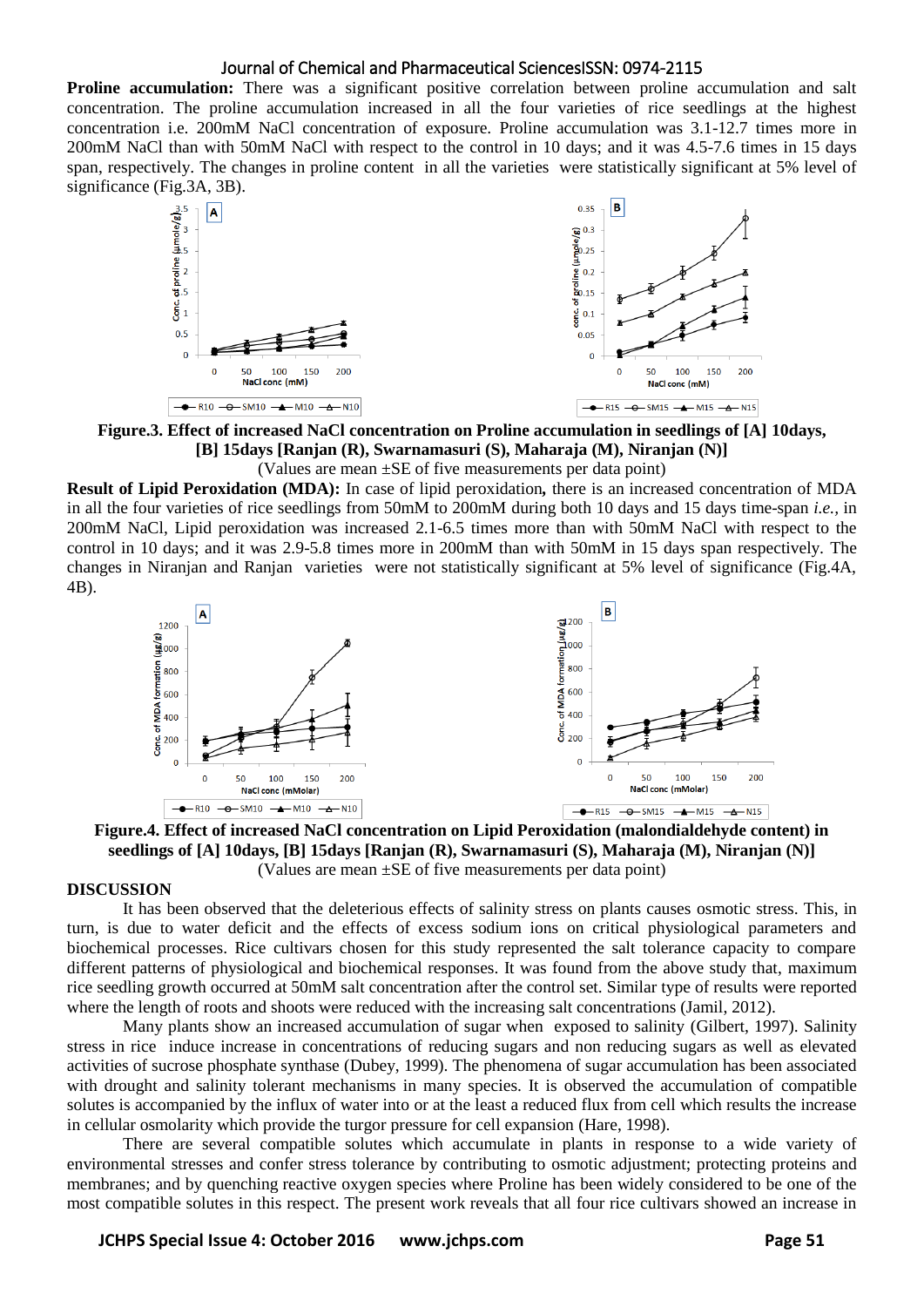proline levels in seedlings with increasing salinity levels as compared with the control sample plants on both days of exposure. Similar findings were observed in other plants e.g. in six different citrus cultivars where proline content in leaves was higher and was more useful than that in roots as a determinant of the level of salt stress experienced by plants (Matysik, 2002).

Membrane injury under salt stress is related to increased production of highly toxic reactive oxygen species. There are reports that salinity actually disrupts membrane permeability by peroxidation of the lipid membrane (Hernandez, 2000). Lipid peroxidation measured as the amount of MDA is produced when polyunsaturated fatty acids in the membrane undergo oxidation by the accumulation of free oxygen radicals. Lipid peroxidation is ascribed to oxidative damage and is often used as an indicator of increased damage (Hernandez, 2000; Bor, 2003; Meloni, 2003). Similar kind of result found a sharp increase in MDA accumulation in rice during the two first weeks of stress (Lutts, 1996). The present work reveals that all four rice cultivars showed an increase in reducing sugar levels in seedlings with increasing salinity levels as compared with the controlled plants in both days of exposure.

# **4. CONCLUSION**

It was concluded from the study that salinity affects physiological and biochemical characteristics of all the four locally cultivable rice varieties but the response varied depending upon the different days of exposure on seedling growth. It also can be concluded from this study that salinity stress alters carbohydrate metabolism in all the rice varieties. The present data reveals a marked increase in the accumulation of proline as it plays an important role in osmotic adjustment in plants under salt stress which is clear from the present results for all the rice varieties. In this investigation, MDA formation was used as an index of lipid peroxidation and the data here shows that MDA content increased with increasing NaCl concentration. From this it also can be concluded that salinity induces an increase in lipid peroxidation. This study says that all the varieties of rice seedlings were trying to cope up as the time of salt exposure is increased.

# **5. ACKNOWLEDGMENTS**

The authors wish to thank the authorities of Heritage Institute of Technology, Kolkata, for providing all infrastructural support and UGC-MANF fellowship fund.

#### **REFERENCES**

Abadi F.S.G, Mostafavi M, Eboutalebi A, Samavat S and Ebadi A, Biomass accumulation and proline content of six citrus rootstocks as influenced by long-term salinity, Res. J. Environ. Sci, 4, 2010, 158-165.

Bates L.S, Waldren R.P and Teare I.D, Rapid De- termination of Free Proline for Water Stress Studies, Plant and Soil, 39, 1973, 205-208.

Bentsink L, Alonso-Blanco C, Vreugdenhil D, Tesnier K, Groot S.P.C, and Koornneef M, Genetic analysis of seed soluble oligosaccharides in relation to seed storability of Arabidopsis, Plant Physiol, 124, 2000, 1595-1604.

Bohnert H.J, and Jensen R.G, Strategies for engineering water stress tolerance in plants, Trends Plant Sci, 14, 1996, 89-97.

Bor M, Ozdemir F and Turkan I, The effect of salt stress on lipid peroxidation and antioxidants in leaves of sugar beet *Beta vulgaris* L. and wild beet *Beta maritima L,* Plant Sci, 164, 2003, 77-84.

Dubey R.S & Singh A.K, Salinity induces accumulation of soluble sugars and alters the activity of sugar metabolizing enzymes in rice plants, Biologia Plant, 42, 1999, 233-239.

Gilbert G.A, Wilson C & Madore M.A, Root-zone salinity alters raffinose family oligosaccharide metabolism and transport in Coleus, Plant Physiol, 115, 1997, 1267-1276.

Hare P.D, Cress W.A And Staden J.V, Dissecting the rules of osmolyte accumulation during stress, Plant cell environ, 21, 1998, 535.

Hasegawa P.M, Bressan R.A, Zhu J.K and Bohnert H.J, Plant cellular and molecular responses to high salinity, Annu. Rev. Plant Physiol, Plant Mol. Biol, 51, 2000, 463-499.

Heath R.L, and Packer L, Photoperoxidation in isolated chloroplasts, Kinetics and stoichiometry of fatty acid peroxidation, Arch Biochem Biophys, 125 (1), 1968, 189-198.

Heidari M, Antioxidant activity and osmolyte concentration of sorghum (*Sorghum bicolor*) and wheat (*Triticum aestivum*) genotypes under salinity stress, Asian J. Plant Sci, 8, 2009, 240-244.

Hernandez J.A, Tolerance of pea (*Pisum sativum L.*) to long term stress is associated with induction of antioxidant defences, Plant Cell Environ, 23, 2000, 853-862.